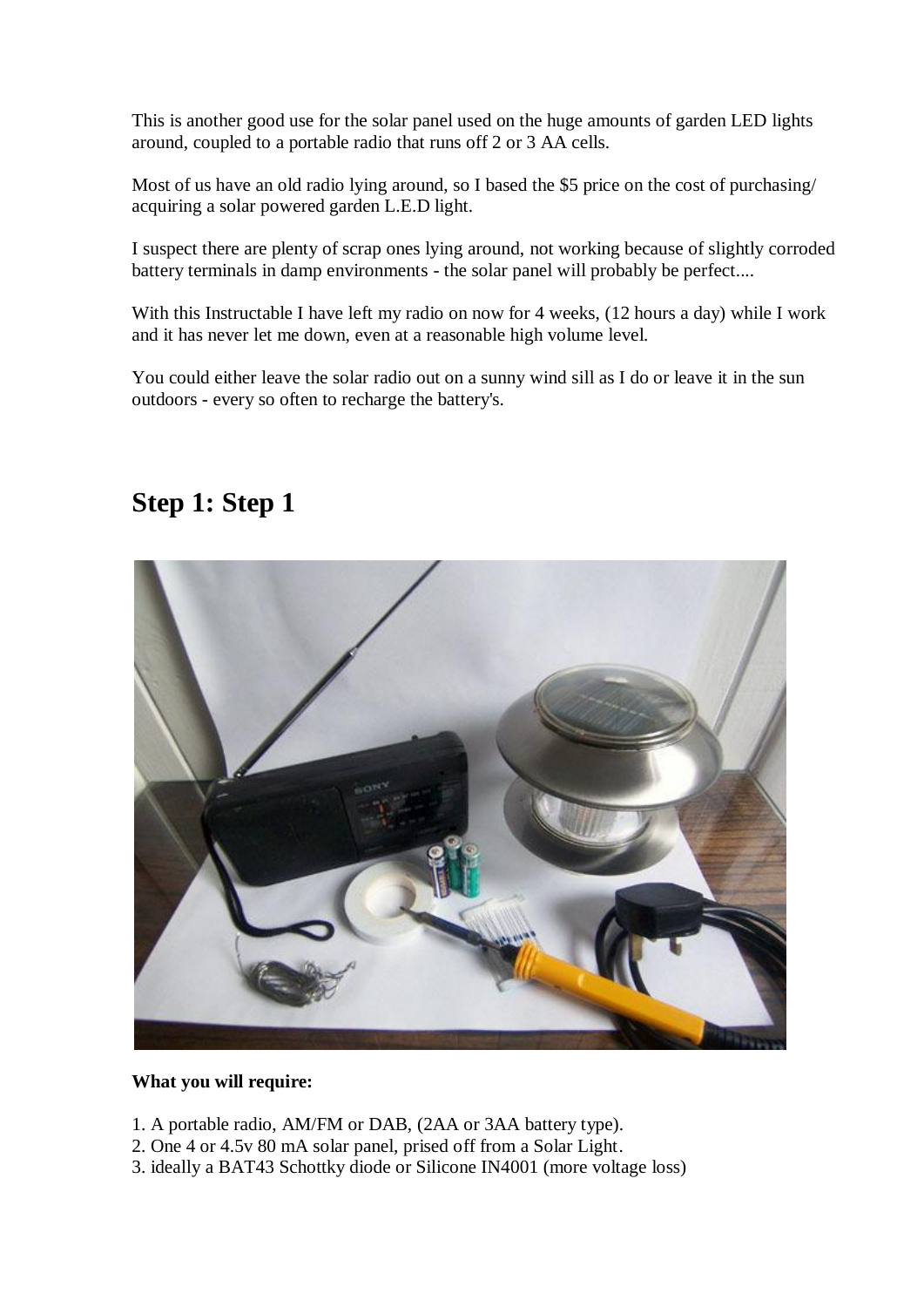4. soldering iron, solder and red and black cable 6" lengths.

5. 2 or 3 NiMh rechargeable batteries (NiCd are ok but not as good) minimum capacity 800 mAh per battery.

Optional - heat shrink sleeving, Adhesive foam strip

This is a very quick project, that can be made in about 2 hours, and helps save the planet :)

## **Step 2: Removing solar panel from Garden light**

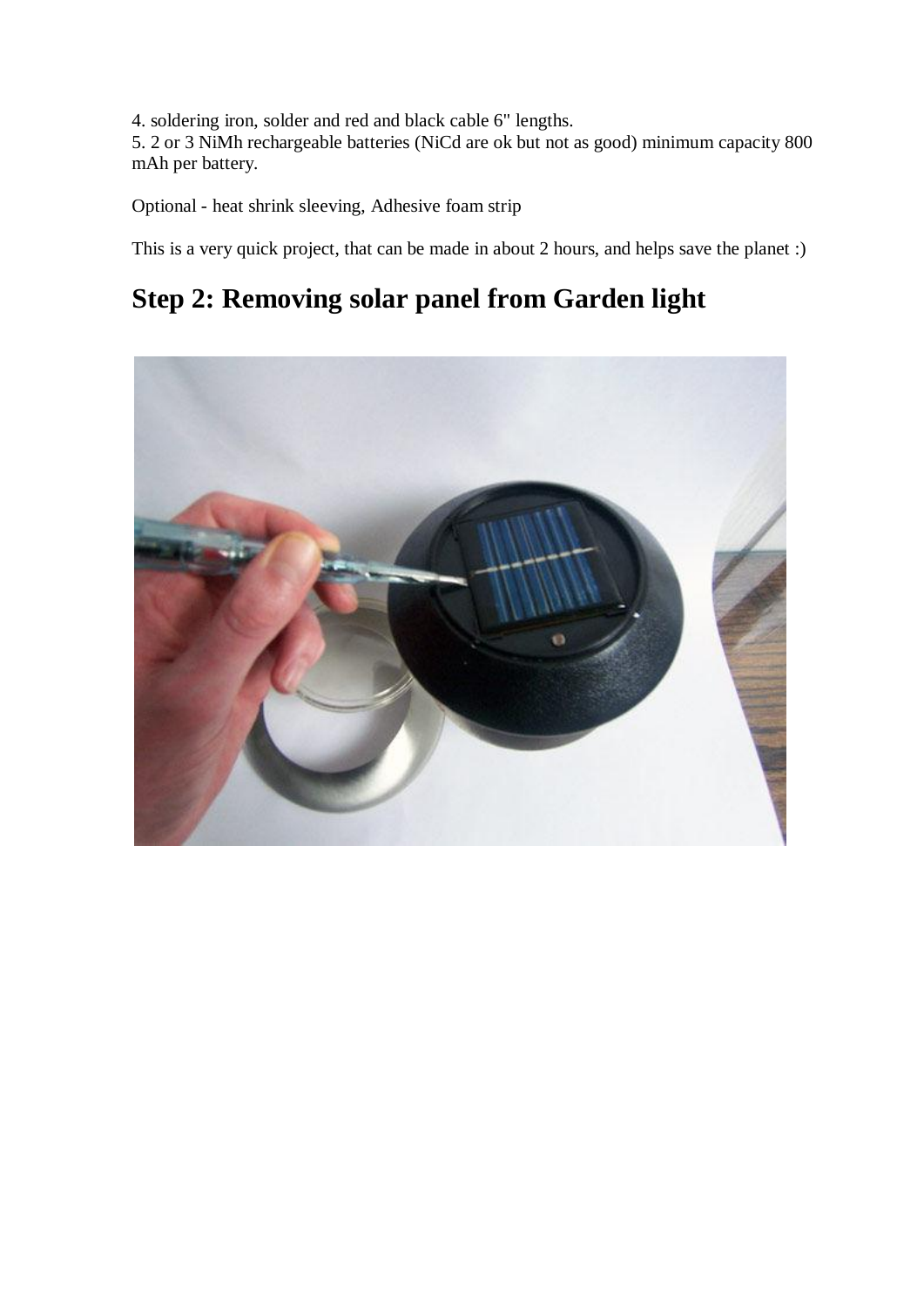

Please choose a solar panel that has 8 solar strips that run the entire width of the panel - some cheaper panels only have 4 strips or are cut down, you will need the full 8 strips to provide the 4.5v 80 mA output.

Remove the clear plastic lens and metal rim from the garden light, it's usually a push fit and easy to get off.

Using a screwdriver, carefully prise the panel away from the lights body, it is adhered on with some type of glue - BE CAREFUL.

Cut the connector wire and remove the panel completely.

#### **Step 3: Connecting up the radio.**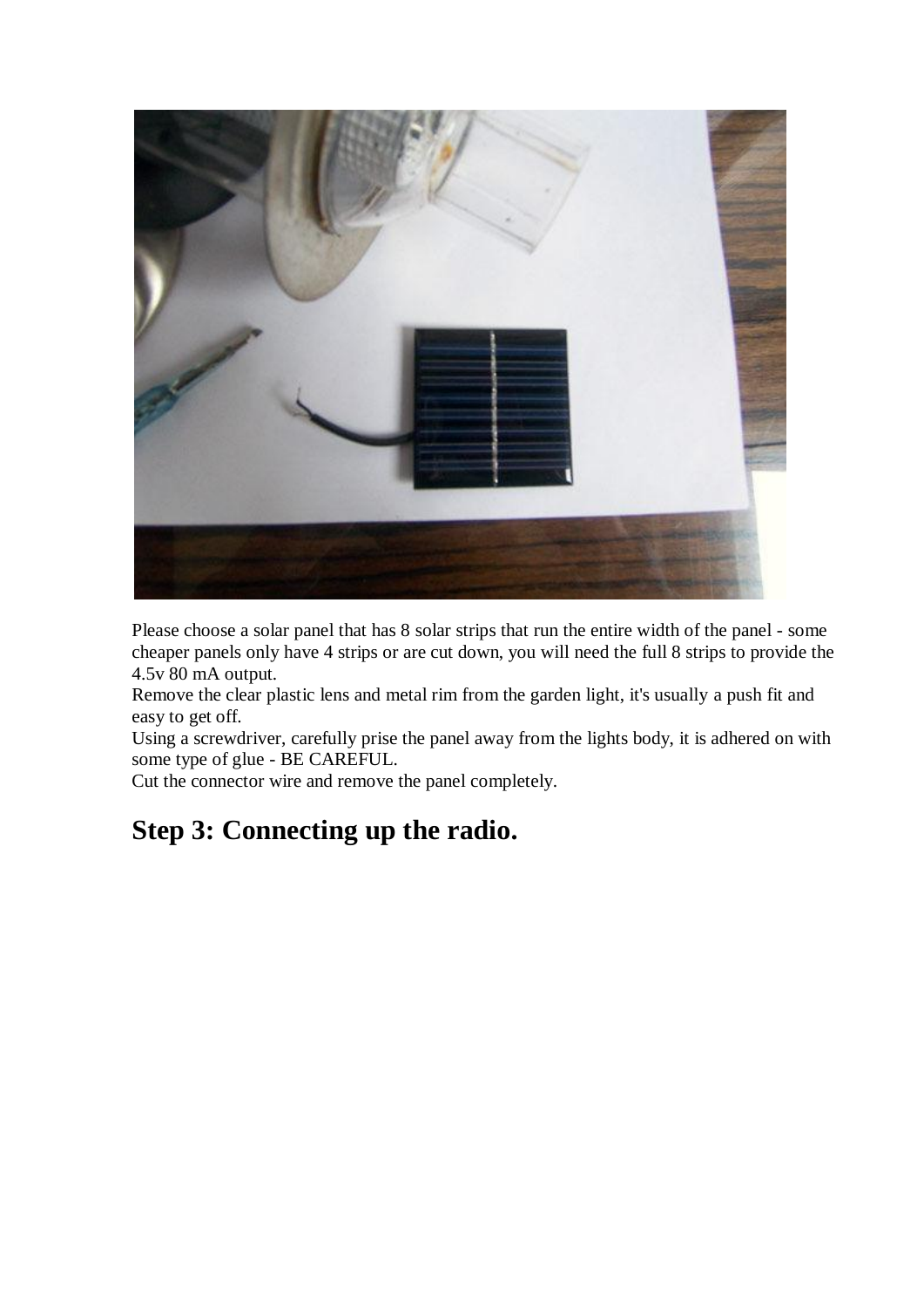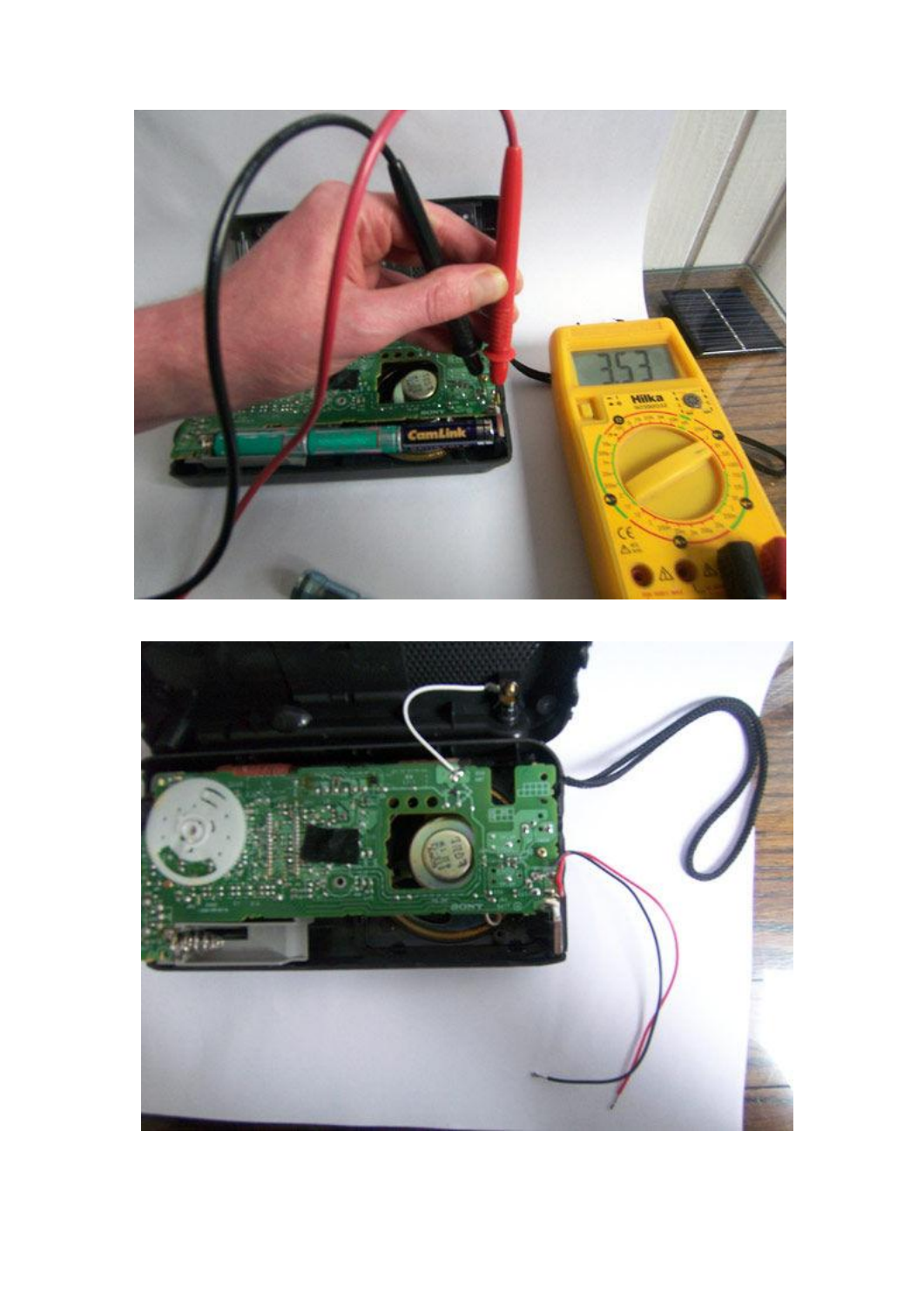

Some radios have a power input socket for mains adapters, mine did but it was an odd size (Sony).

This option makes connecting the panel more easy, just connect a suitable jack plug to the solar panel (using a blocking diode) and that's it, check polarity is correct!

I decided to hard wire my solar panel, here is how I approached it.

1. Remove the rear panel of radio, and with the battery's in situ, using a multimeter identify the positive and negative connections (where the battery's would connect to). Make sure the multimeter doesn't indicate a negative value, you have the positive and negative probes the wrong way around if so.

2. Solder the 6" lengths of red (to positive) and black (to neutral).

3. drill a small hole in the plastic to allow the two wires to exit the back of the radios panel when reassembled.

#### **Step 4: Solar Panel and blocking diode**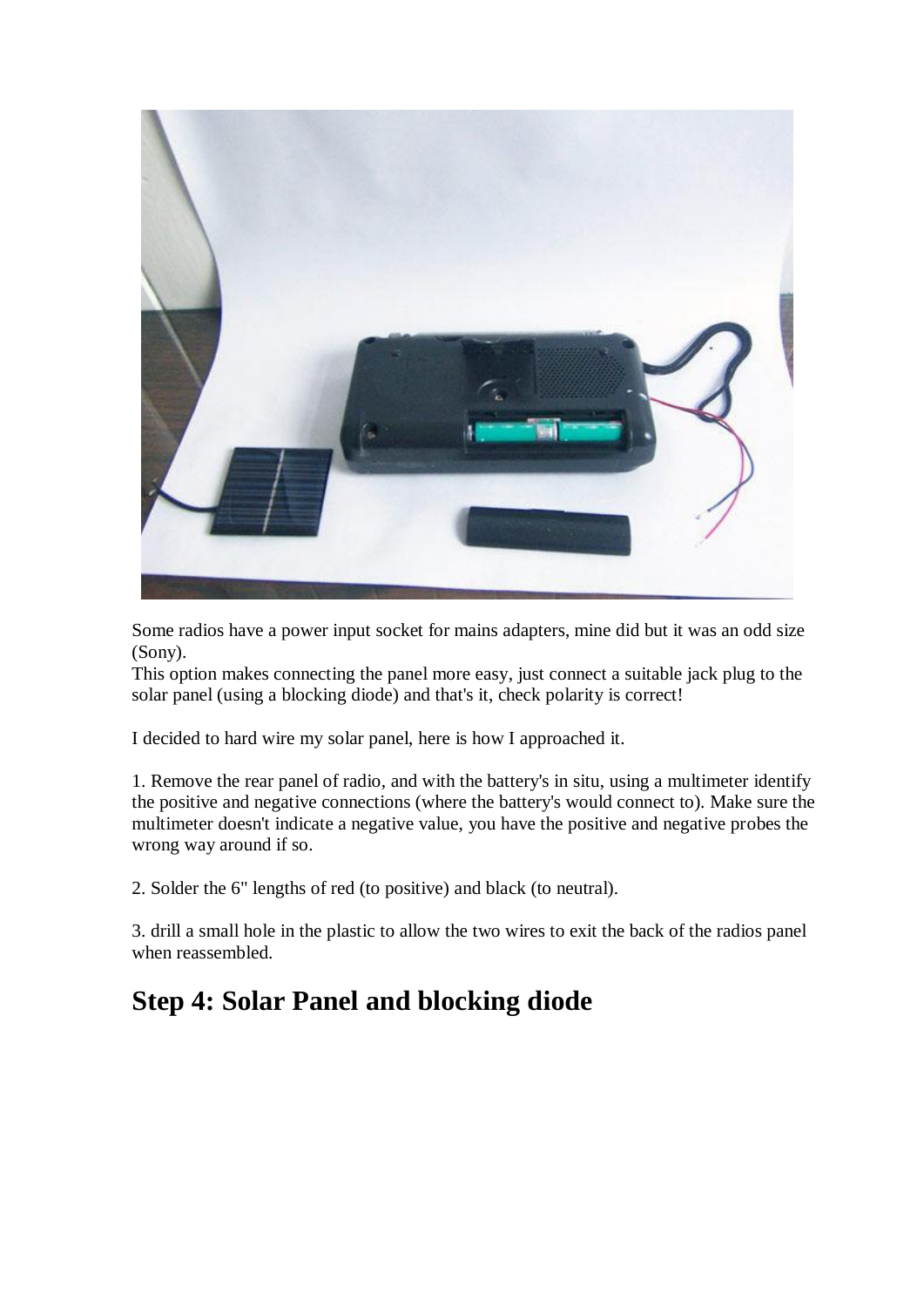

You will have to solder a BAT43 or IN4100 blocking diode to the positive terminal on the solar panel.

The BAT43 Schottky type diode is better because it has a lower voltage loss, (about 0.3v) particularly important if you are charging 3 battery's like me.

The diode prevents any reverse current from the battery's happening when there is low light.

Please make sure the white or black 'band' faces away from the solar panel, you can check if you have connected the diode the correct way around by using a multimeter set to mA's or volts and see if there is any output in bright light from the panel, if not the diode needs connecting the other way around.

### **Step 5: Final Assembly**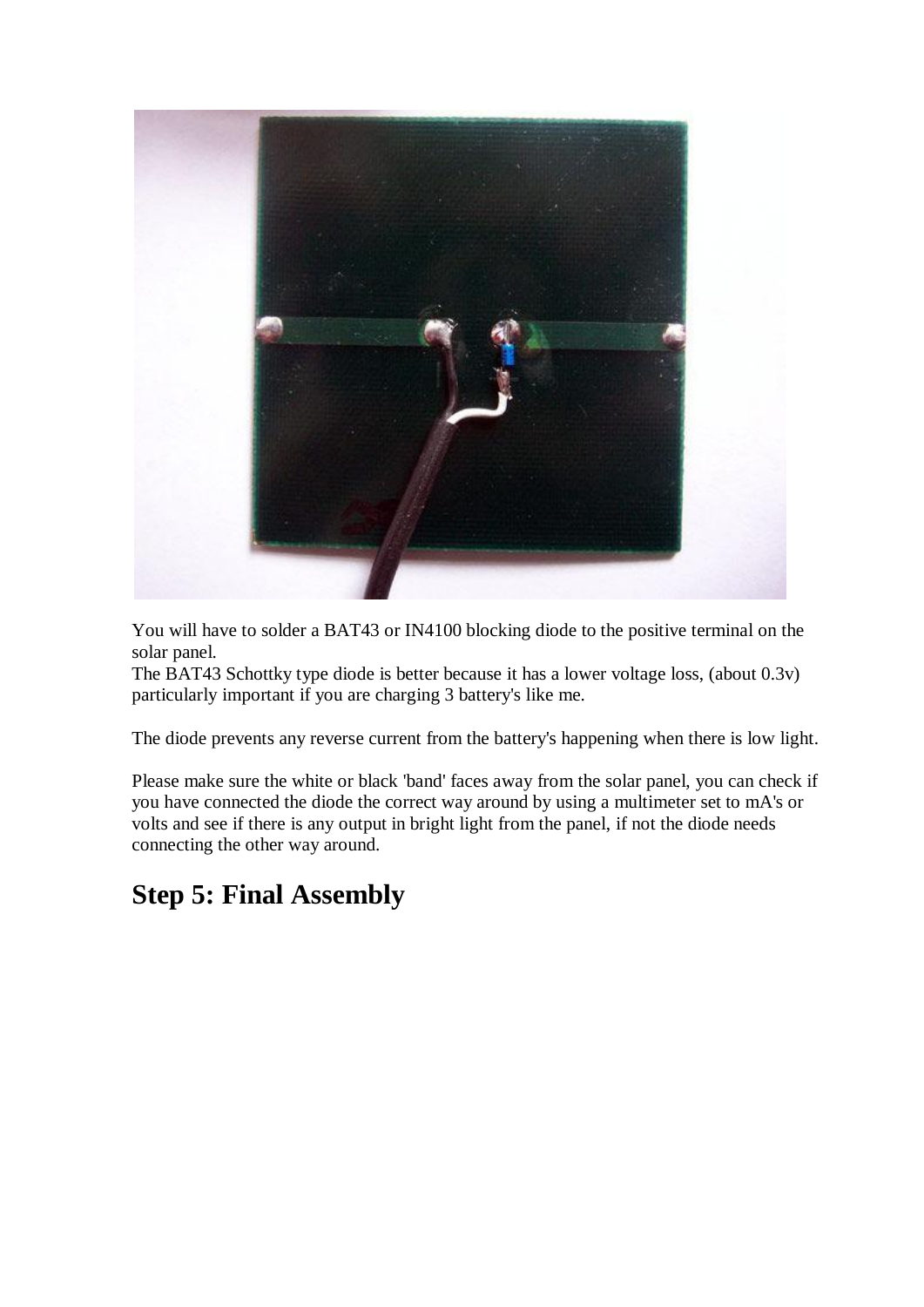

Using a piece of double sided foam adhesive tape you can position the solar panel centrally onto the radio.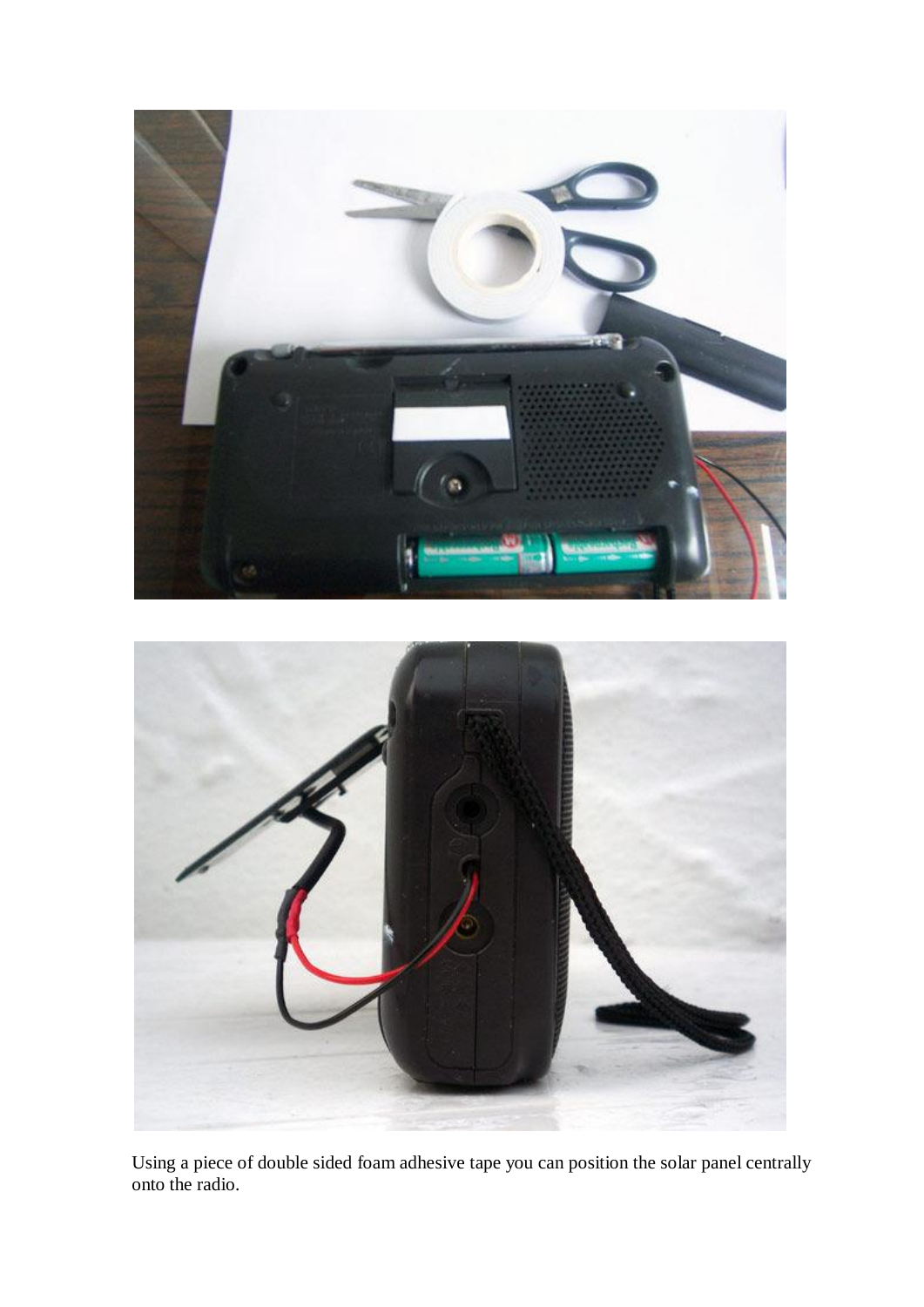Fortunately my Sony radio had a positionable stand that was ideal to mount the panel on, however if your radio doesn't you could position it on the top of the radio.

Solder up the positive and negative wires from the radio to the solar panel, and use heat shrink tubing or insulation tape to cover any bare joints.

# **Step 6: Final photos**